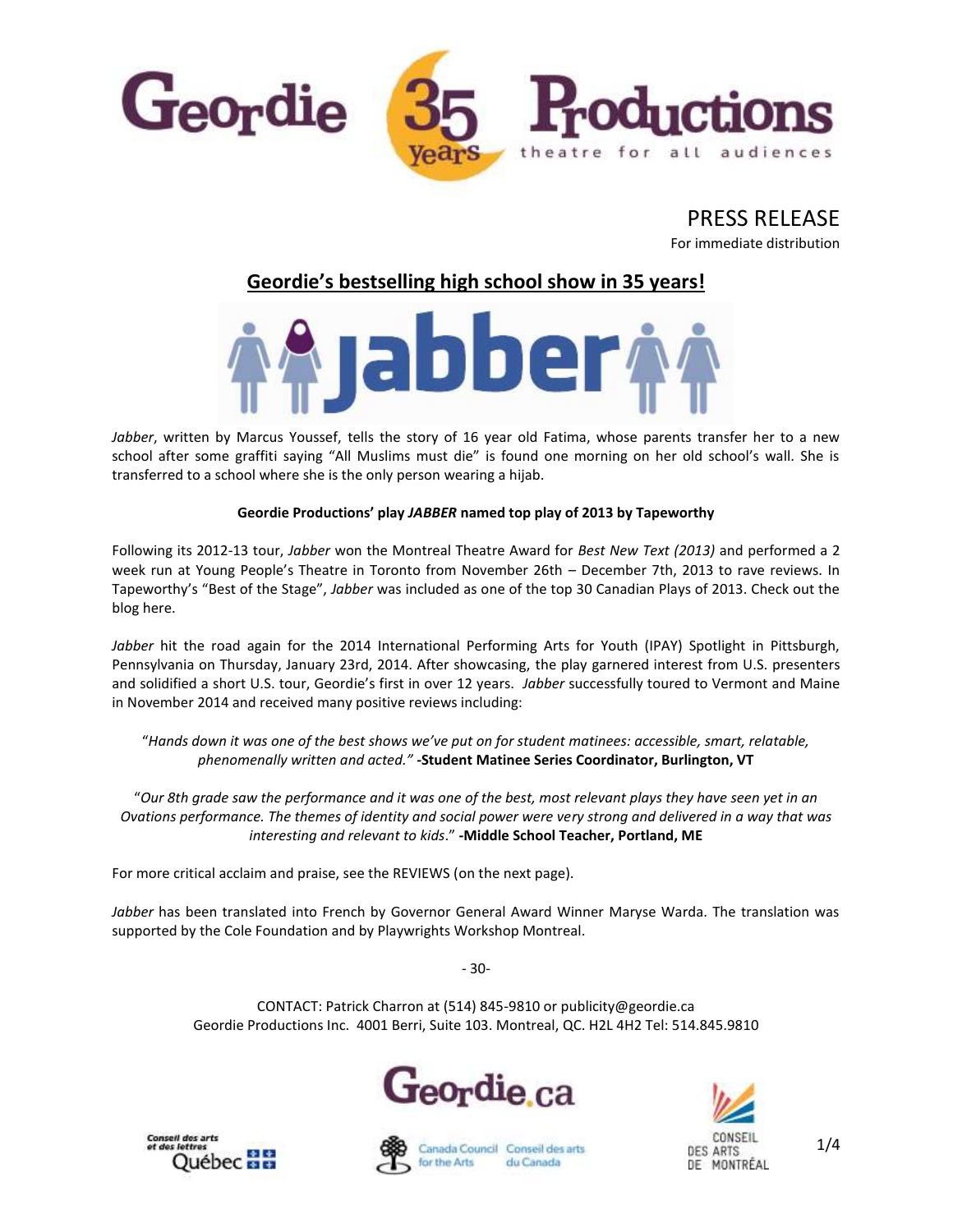## **REVIEWS**

*"We were thrilled with teacher interest in Jabber, which so far exceeded our estimations that we had to move the show from our BlackBox to our MainStage. Student and teacher feedback about the import and relevance of the show was potent and powerful. In fact, a YEAR later, one teacher shared that a few weeks after her students came to Jabber, a Muslim girl wearing a hijab transferred to their school. She and the other teachers attributed the smoothness of the new girl's transition entirely to the impact of Jabber's message on their students, whose respect, understanding, and empathy toward their new classmate demonstrated that they'd learned a lot from the show. That's what you call IMPACT. That's what we're after. We highly recommend Jabber as an empathy builder and an antidote to the unsettling climate of fear that can be seen in far too many American communities."*  **Christina Weakland, The Flynn Center. Burlington, VT.**

*"Teens can relate because any teen can go through that. Everyone can be judged and bullied."* **7th Grade Student, Montreal**

*"[Jabber] is not afraid to deal with difficult subject matter such as discrimination, domestic abuse, sexuality and the danger of online sharing on social media. Jabber is a great show to bring any high school aged student to."* **Charlebois Post Review, November 2013**

*"We were thrilled to put on Jabber, and the response has been truly wonderful. One of our ushers, who's been here for over a decade, said, hands down it was one of the best shows we've put on for student matinees: accessible, smart, relatable, phenomenally written and acted. And the feedback we are getting from our schools reiterates this sentiment."* **Student Matinee Series Coordinator, Vermont**

*"Being exposed to generalizations regarding religious beliefs, family status and unfamiliar customs of different nationalities was eye opening. To hear a student's feelings about these things, and also having some of the customs explained, was a learning experience. The story being wrapped up in these difficulties, made learning painless. It was easy for the class to remain focused."* **High School Teacher, Vermont**

*"Jabber was fantastic – smart, moving, engaging. Wow. SO MANY excited teachers & students."*  **Director of Portland Ovations in Maine.**

*"I think it added value to the students' experience because it was straight to the heart of the matter in its delivery, very poignant, creative use of media/materials to add to the performance, overall and excellent excellent performance!"* **High School Teacher, Vermont**

*"Anecdotally everyone we spoke with was exceptionally impressed and moved by the performance. The use of humor was spot on. The tone and language was perfectly aligned with the teenage experience. Our entire audience seemed invested in the characters and what happened to them. There was rich learning, without preaching or talking down to teens."*

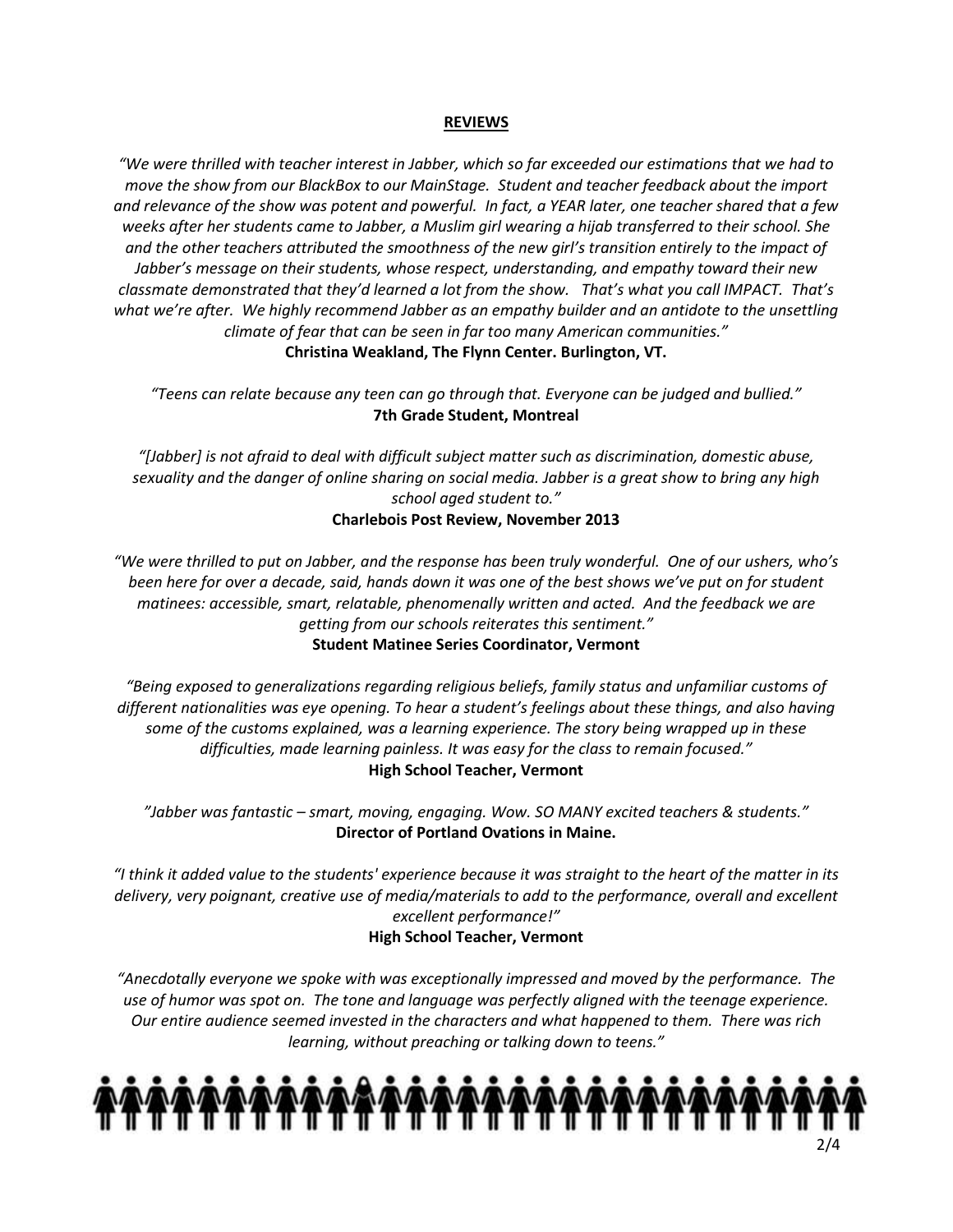# **Student Matinee Series Coordinator, Vermont TESTIMONIAL**

*Dear Vanessa and Portland Ovations,*

*I wanted to take a moment to give some feedback about the play, "Jabber." Our 8th grade saw the performance and it was one of the best, most relevant plays they have seen yet in an Ovations performance. The themes of identity and social power were very strong and delivered in a way that was interesting and relevant to kids.* 

*Kids really enjoyed the performance! They were able to relate to the issues that the characters were facing, not just being in high school, but the complications of family, tradition, relationships and trying to figure out adolescence. This play is especially meaningful to our community because of the diverse cultural, social and religious students at Lincoln. The play revealed the meaning of some of the mysterious behaviors that kids have when they are struggling with issues at home, and also directly explained details about the Muslim faith that kids don't always feel comfortable asking one another as teens.* 

*My 8th grade students thought the most meaningful themes were stereotypes and identity, especially the theme that the identity that we project in public doesn't always reveal our whole self.* 

*Some of the scenes (dream sequence) and language made students slightly uncomfortable, but when we processed that back at school, we discussed that good theater can make viewers uncomfortable and often puts the more hidden aspects of humanity forward so that we can relate to the characters' experiences.*

*I would love for Jabber to return to Portland and become an annual experience for our 8th graders!*

**Antona Briley** Teacher, Lincoln Middle School Portland, MN